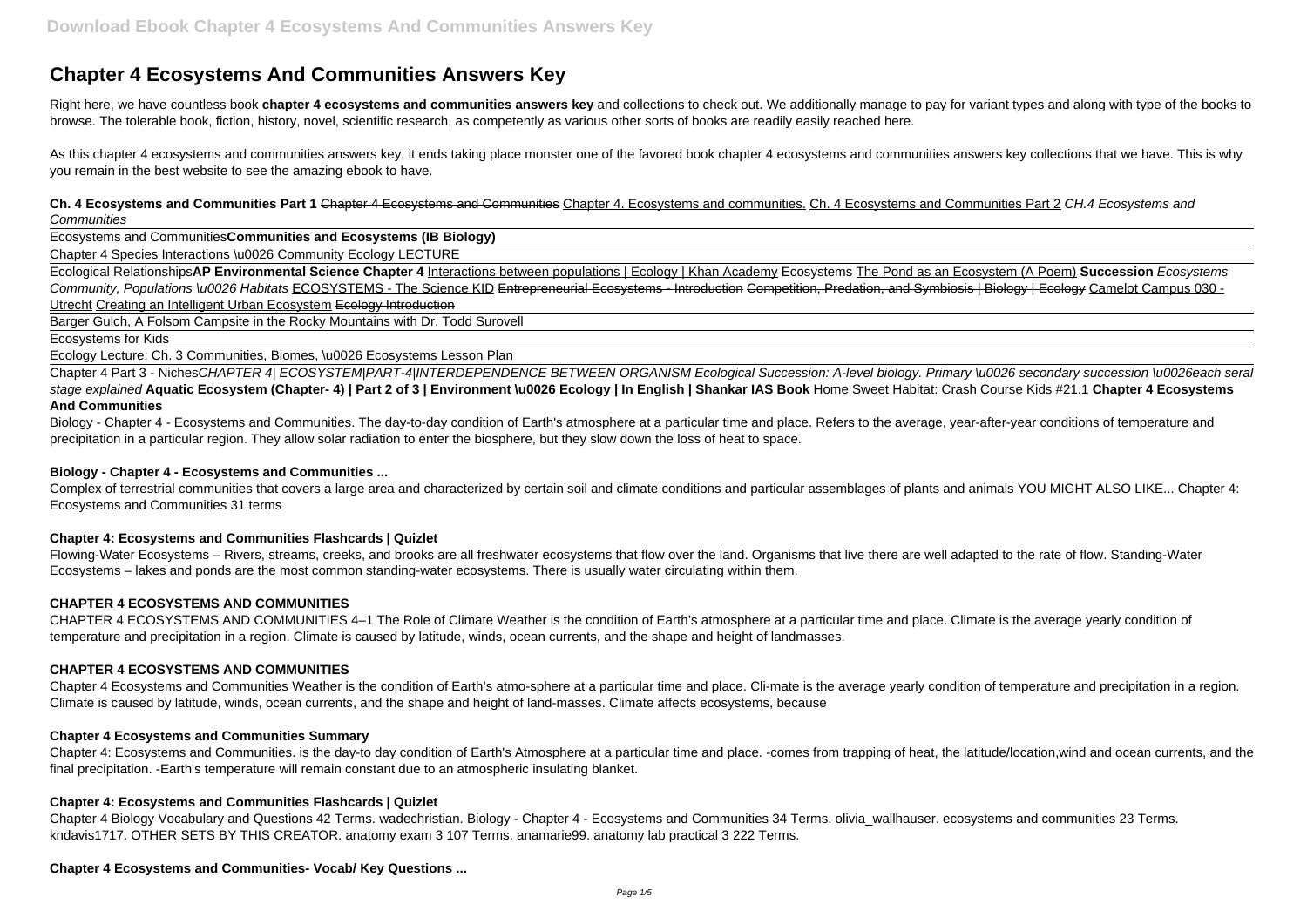Start studying Chapter 4: Ecosystems and Communities. Learn vocabulary, terms, and more with flashcards, games, and other study tools.

# **Chapter 4: Ecosystems and Communities Flashcards | Quizlet**

Chapter 4 Ecosystems and Communities Section 4–1 The Role of Climate(pages 87–89) This section explains how the greenhouse effect maintains the biosphere's temperature range. It also describes Earth's three main climate zones.

# **Section 4–1 The Role of Climate(pages 87–89)**

Download Ebook Chapter 4 Ecosystems And Communities Answer Key Will reading need fake your life? Many tell yes. Reading chapter 4 ecosystems and communities answer key is a good habit; you can fabricate this need to be such interesting way. Yeah, reading need will not solitary make you have any favourite activity.

# **Chapter 4 Ecosystems And Communities Answer Key**

chapter 4 ecosystems and communities answers by online. You might not require more epoch to spend to go to the book launch as capably as search for them. In some cases, you likewise reach not discover the declaration chapter 4 ecosystems and communities answers that you are looking for. It will certainly squander the time.

Biology 2010 Student Edition answers to Chapter 4, Ecosystems and Communities - 4.2 - Niches and Community Interactions - 4.2 Assessment - Page 104 3a including work step by step written by community members like you. Textbook Authors: Miller, Kenneth R.; Levine, Joseph S., ISBN-10: 9780133669510, ISBN-13: 978-0-13366-951-0, Publisher: Prentice Hall

# **Chapter 4 Ecosystems And Communities Answers | webdisk ...**

Chapter 4: Ecosystems and Communities Chapter 4 Ecosystems and Communities Weather is the condition of Earth's atmo-sphere at a particular time and place. Cli-mate is the average yearly condition of temperature and precipitation in a region. Climate is caused by latitude, winds, ocean currents, and the shape and height of land-

# **Chapter 4 Ecosystems And Communities Answers Key**

Play this game to review Ecology. The day-to-day conditions of the Earth's atmosphere is known as

# **Chapter 4 - Ecosystems and Communities Quiz - Quizizz**

Figure 4–1 38. Using Figure 4–1, describe a climate you might find at 10°N latitude. RESPONSE: ANSWER: The climate at 10°N latitude is most likely a hot, rainy climate, because this location is in the tropical zone. 39. Using Figure 4–1, explain why average temperatures decrease with increasing distance from the equator. RESPONSE:

Ecosystems and Communities Chapter 4 Slideshare uses cookies to improve functionality and performance, and to provide you with relevant advertising. If you continue browsing the site, you agree to the use of cookies on this website.

# **Biology - Chp 4 - Ecosystems And Communities - PowerPoint**

# **Chapter 4, Ecosystems and Communities - 4.2 - Niches and ...**

Chapter 4 Ecosystems and Communities. In this chapter, students will read ..... The links below lead to additional resources to help you with this chapter. These include Hot Links to Web sites related to the topics in this chapter, the Take It to the Net ...

### **Chapter 4 Resources - miller and levine.com**

Chapter 4 Ecosystems & Communities Chapter Resources. Is there Life in a Desert of Ice? Check out this page on life at the N orth Pole. Our Global Climate System. Climate Lesson Plans. Mutualism (Wikipedia) Center for Marine Conservation (Scripps Institute) Biome Fundamentals. Exploring Biodiversity (from the Wild Classroom!) Interdependence in ...

### **Chapter 4**

Chapter 4, ecosystems and Communities Week of September 4-7 Objectives: Differentiate between weather and climate. Identify the factors that influence climate.

### **Chapter 4, ecosystems and Communities – emcpher's blog**

# **Ecosystems and Communities practice test**

Study Chapter 4- Ecology And Ecosystems- Communities And Eco-systems flashcards from martha pryer's class online, or in Brainscape's iPhone or Android app. Learn faster with spaced repetition.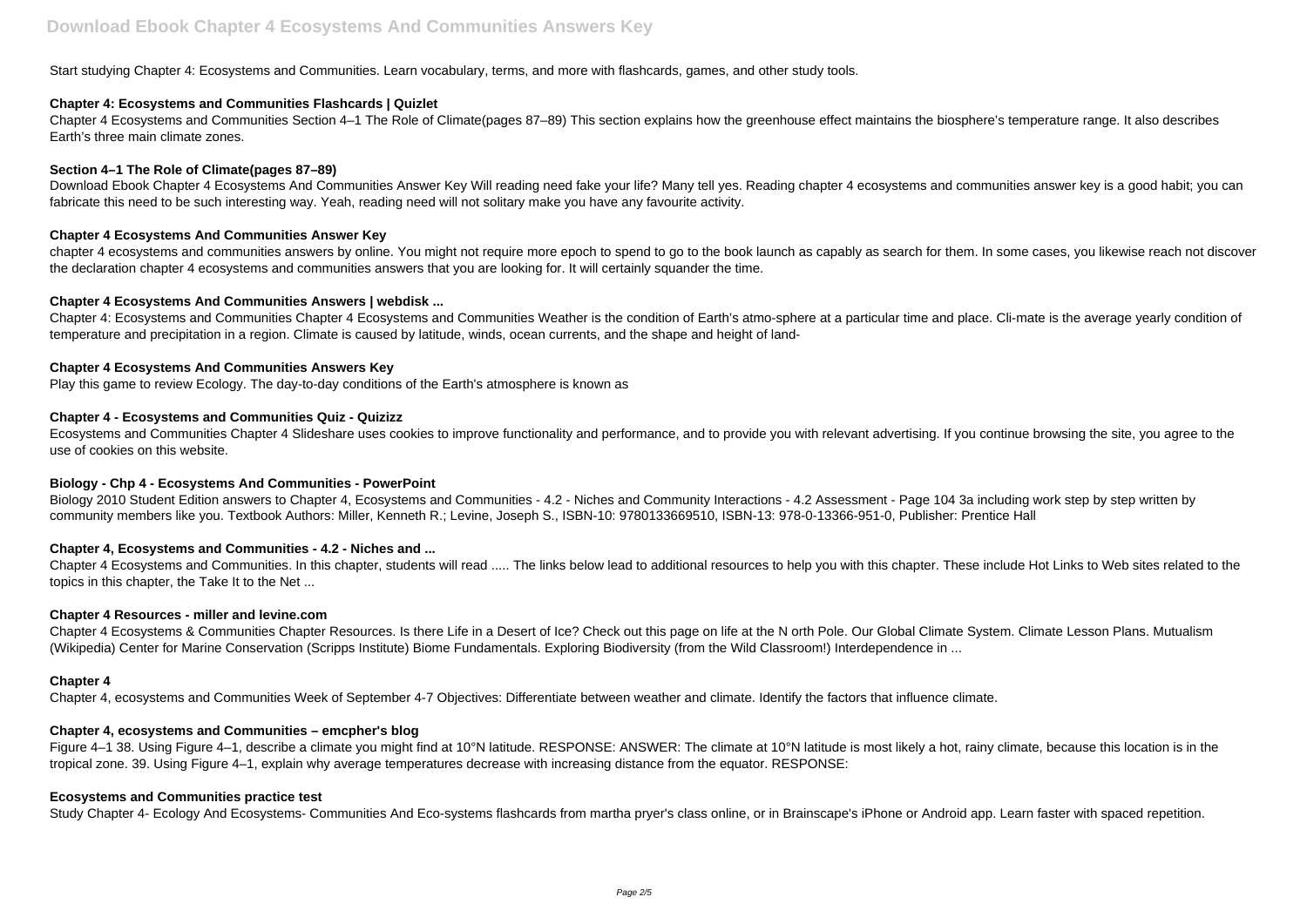The ocean has absorbed a significant portion of all human-made carbon dioxide emissions. This benefits human society by moderating the rate of climate change, but also causes unprecedented changes to ocean chemistry. Carbon dioxide taken up by the ocean decreases the pH of the water and leads to a suite of chemical changes collectively known as ocean acidification. The long term consequences of ocean acidification are not known, but are expected to result in changes to many ecosystems and the services they provide to society. Ocean Acidification: A National Strategy to Meet the Challenges of a Changing Ocean reviews the current state of knowledge, explores gaps in understanding, and identifies several key findings. Like climate change, ocean acidification is a growing global problem that will intensify with continued CO2 emissions and has the potential to change marine ecosystems and affect benefits to society. The federal government has taken positive initial steps by developing a national ocean acidification program, but more information is needed to fully understand and address the threat that ocean acidification may pose to marine ecosystems and the services they provide. In addition, a global observation network of chemical and biological sensors is needed to monitor changes in ocean conditions attributable to acidification.

Over the past few decades, the frequency and severity of natural and human-induced disasters have increased across Asia. These disasters lead to substantial loss of life, livelihoods and community assets, which not only threatens the pace of socio-economic development, but also undo hard-earned gains. Extreme events and disasters such as floods, droughts, heat, fire, cyclones and tidal surges are known to be exacerbated by environmental changes including climate change, land-use changes and natural resource degradation. Increasing climate variability and multi-dimensional vulnerabilities have severely affected the social, ecological and economic capacities of the people in the region who are, economically speaking, those with the least capacity to adapt. Climatic and other environmental hazards and anthropogenic risks, coupled with weak and wavering capacities, severely impact the ecosystems and Nature's Contributions to People (NCP) and, thereby, to human well-being. Long-term resilience building through disaster risk reduction and integrated adaptive climate planning, therefore, has become a key priority for scientists and policymakers alike. Nature-based Solutions (NbS) is a cost-effective approach that utilizes ecosystem and biodiversity services for disaster risk reduction and climate change adaptation, while also providing a range of co-benefits like sustainable livelihoods and food, water and energy security. This book discusses the concept of Nature-based Solutions (NbS) – both as a science and as art – and elaborates on how it can be applied to develop healthy and resilient ecosystems locally, nationally, regionally and globally. The book covers illustrative methods and tools adopted for applying NbS in different countries. The authors discuss NbS applications and challenges, research trends and future insights that have wider regional and global relevance. The aspects covered include: landscape restoration, ecosystem-based adaptation, ecosystem-based disaster risk reduction, ecological restoration, ecosystem-based protected areas management, green infrastructure development, nature-friendly infrastructure development in various ecosystem types, agro-climatic zones and watersheds. The book offers insights into understanding the sustainable development goals (SDGs) at the grass roots level and can help indigenous and local communities harness ecosystem services to help achieve them. It offers a unique, essential resource for researchers, students, corporations, administrators and policymakers working in the fields of the environment, geography, development, policy planning, the natural sciences, life sciences, agriculture, health, climate change and disaster studies.

This is an up-to-date study of patterns and processes involving two or more species. The book strikes a balance between plant and animal species and among studies of marine, freshwater and terrestrial communities.

Concepts of Biology is designed for the single-semester introduction to biology course for non-science majors, which for many students is their only college-level science course. As such, this course represents an important opportunity for students to develop the necessary knowledge, tools, and skills to make informed decisions as they continue with their lives. Rather than being mired down with facts and vocabulary, the typical non-science major student needs information presented in a way that is easy to read and understand. Even more importantly, the content should be meaningful. Students do much better when they understand why biology is relevant to their everyday lives. For these reasons, Concepts of Biology is grounded on an evolutionary basis and includes exciting features that highlight careers in the biological sciences and everyday applications of the concepts at hand.We also strive to show the interconnectedness of topics within this extremely broad discipline. In order to meet the needs of today's instructors and students, we maintain the overall organization and coverage found in most syllabi for this course. A strength of Concepts of Biology is that instructors can customize the book, adapting it to the approach that works best in their classroom. Concepts of Biology also includes an innovative art program that incorporates critical thinking and clicker questions to help students understand--and apply--key concepts.

Stream flow in freshwaters is considered a "master variable" influencing processes and traits from individual organisms to ecosystems. Due to this strong linkage, anthropogenic modification of flow regimes in freshwater ecosystems worldwide continues to have major impacts on populations, species, communities, and ecosystems and the many services they provide to humans. My dissertation investigated the impacts of flow regime and its variability on three levels of biological organization: populations, communities and ecosystems. The approach highlights links among evolutionary, community, and ecosystem ecology, while also testing basic models and demonstrating applied significance in freshwater conservation. At the population level, I evaluated the generality of the trilateral life history model (TLHM) for fishes - a trait-environment model well-studied at the assemblage level – finding that the TLHM adequately described major trade-offs in traits among populations in all species. Some TLHM flow-based predictions were confirmed, with periodic traits (high fecundity) favored at sites with greater flow seasonality and lower flow variability in two species, and equilibrium traits (large eggs) in more stable flow conditions in two species. However, relationships contradicting the TLHM were also found. In Chapter 3, I evaluated the effects of geographic location, scale, and sampling gear on agree with TLHM predictions using a fish community dataset from Louisiana. Generally, fewer than half of significant relationships supported TLHM predictions. These results suggest that, due to collinearity of hydrologic variables, effects of sampling gear, and scale of analysis, applying and operationalizing the predictions of the TLHM in terms of hydrology may not be straightforward. here is a continued need to match highquality biological data with hydrologic data while also developing hydrologic modeling and datasets of correlated environmental variables at finer scales to match the grain of most biological sampling. Traitenvironment models that are well-supported at multiple levels of biological organization could improve understanding of the impacts of environmental change on populations and communities and the valuable ecosystem services that they support. Chapters 4 and 5 focus on ecosystem services and how they are related to each other and influenced by flow regime in a large river-floodplain ecosystem – the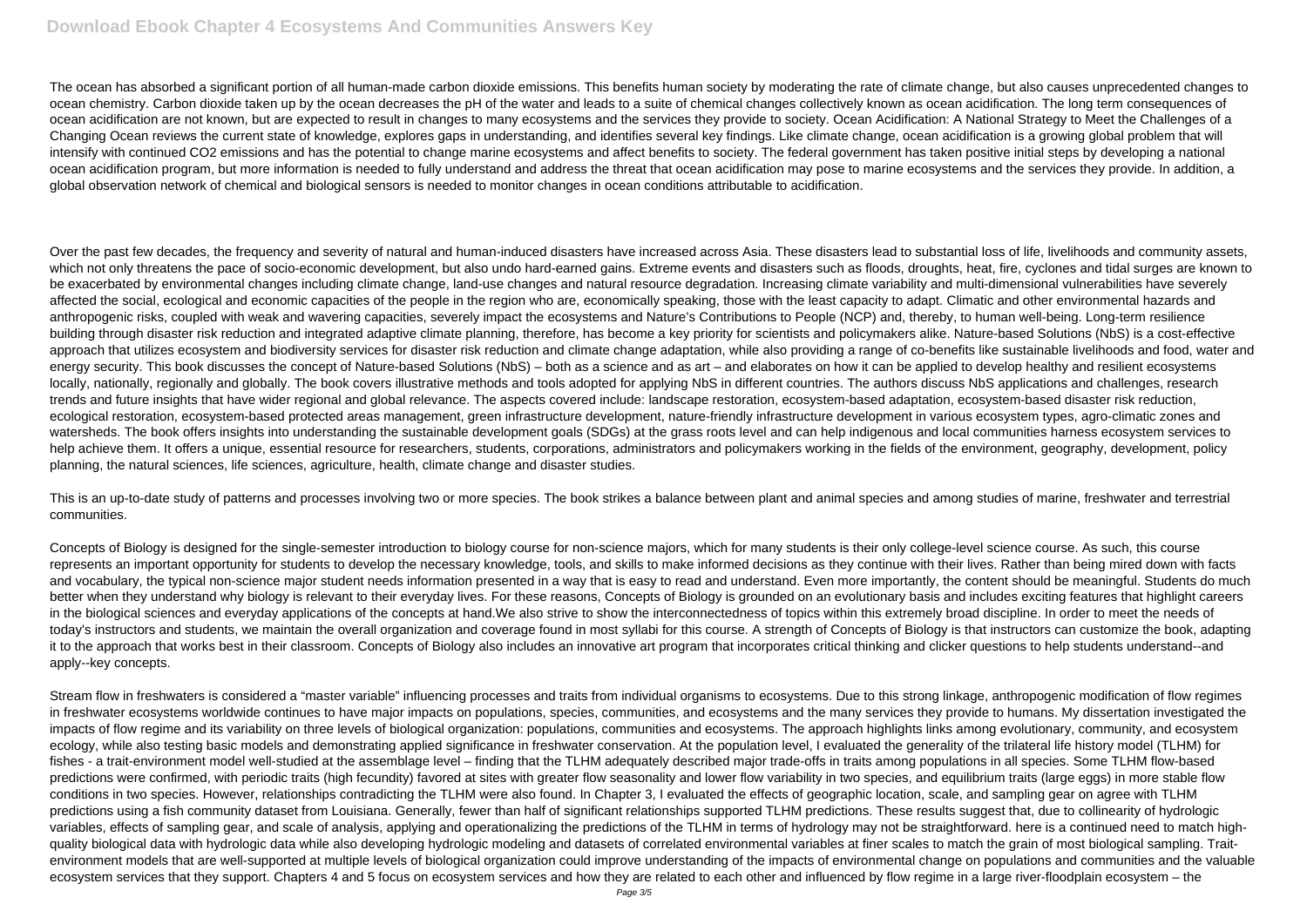# **Download Ebook Chapter 4 Ecosystems And Communities Answers Key**

Atchafalaya River in Louisiana. I first developed a model of denitrification in the Atchafalaya River. Denitrification rates ranged from 5.394 kg N v-1 (3.07 kg N km-2 y-1) in 1988 to 17.420 kg N y-1 (9.92 kg N km-2 y-1) in 1981, and rates were consistently higher in fall compared to spring. Total nitrate (NO3?) denitrified in the basin was negligible compared to total NO3? entering the GOM. If all N denitrified in the basin instead entered the Gulf, the hypoxic zone was predicted to increase only 5.07 km2 (0.06%). This negligible effect on N dynamics in the GOM agrees with other mass balance and isotopic studies in the region. Denitrification is only one of many ecosystem services provided by river-floodplain ecosystems. Because of the overriding influence of flow regime on river systems, an understanding of flow-ecology relationships in rivers is necessary to assess potential impacts of management decisions. However, translating complex flow-ecology relationships into stakeholder-relevant information remains a struggle. The concept of ecosystem services provides a bridge between flow-ecology relationships and stakeholder-relevant data. Flow-ecology relationships were used to explore complementary and trade-off relationships among 12 ecosystem services and related variables in the Atchafalaya River Basin, Louisiana. Results from Indicators of Hydrologic Alteration were reduced to four management-relevant hydrologic variables using principal components analysis. Multiple linear regression was used to determine flow-ecology relationships and Pearson correlation coefficients, along with regression results, were used to determine complementary and trade-off relationships among ecosystem services and related variables that were induced by flow. Seven ecosystem service variables had significant flow-ecology relationships for at least one hydrologic metric. There was a single complementary relationship mediated by flow and there were three such trade-off relationships; however, other trade-off and complementary relationships were not related to flow. These results give insight into potential conflicts among stakeholders, can reduce the dimensions of management decisions, and provide initial hypotheses for experimental flow modifications.

Global environmental change (including climate change, biodiversity loss, changes in hydrological and biogeochemical cycles, and intensive exploitation of natural resources) is having significant impacts on the world's oceans. This book advances knowledge of the structure and functioning of marine ecosystems, and their past, present, and future responses to physical and anthropogenic forcing. It illustrates how climate and humans impact marine ecosystems, providing a comprehensive review of the physical and ecological processes that structure marine ecosystems as well as the observation, experimentation, and modelling approaches required for their study. Recognizing the interactive roles played by humans in using marine resources and in responding to global changes in marine systems, the book includes chapters on the human dimensions of marine ecosystem changes and on effective management approaches in this era of rapid change. A final section reviews the state of the art in predicting the responses of marine ecosystems to future global change scenarios with the intention of informing both future research agendas and marine management policy. Marine Ecosystems and Global Change provides a detailed synthesis of the work conducted under the auspices of the Global Ocean Ecosystems Dynamics (GLOBEC) programme. This research spans two decades, and represents the largest, multi-disciplinary, international effort focused on understanding the impacts of external forcing on the structure and dynamics of global marine ecosystems.

The exponentially increasing amounts of biological data along with comparable advances in computing power are making possible the construction of quantitative, predictive biological systems models. This development could revolutionize those biology-based fields of science. To assist this transformation, the U.S. Department of Energy asked the National Research Council to recommend mathematical research activities to enable more effective use of the large amounts of existing genomic information and the structural and functional genomic information being created. The resulting study is a broad, scientifically based view of the opportunities lying at the mathematical science and biology interface. The book provides a review of past successes, an examination of opportunities at the various levels of biological systemsâ€" from molecules to ecosystemsâ€"an analysis of cross-cutting themes, and a set of recommendations to advance the mathematics-biology connection that are applicable to all agencies funding research in this area.

It is widely theorized that population and community processes such as competition, predation, and dispersal influence rates of resource flux within ecosystems. Likewise, the properties of an ecosystem, such as resource availability and space, can feed back onto populations and communities, driving their dynamics and evolutionary trajectories. However, empirical research connecting community and ecosystemlevel processes remains a critical missing link between these two disciplines. My dissertation attempts to resolve some of these deficiencies by capitalizing on the tractability and replicability of experimental and natural microbial communities. I use these systems to test a number of theories of community-ecosystem feedbacks. In chapter 1, I test the theory that a bioregion's time-integrated area and productivity positively drive the extent of diversification in a radiating lineage. This theory of time-integration was developed in response to mismatches in the taxonomic diversity observed in a region (e.g., an island) compared to values predicted from species-area or species-productivity relationships. Time-integration implies that if a region's historical area and productivity were higher than they are today, then its unexpectedly large biodiversity (for its contemporary area and/or productivity) might be explained by historical conditions favoring radiation and a persistence of many or all of these clades as area and/or productivity decreased. To test this theory, I used the bacterium Pseudomonas fluorescens SBW25 -- a model system for adaptive radiation. I set up independent replicate microcosms that were randomly assigned to different volumes and productivities and transferred every few days so as to experience different environmental histories. By tracking these diversifying communities over time, I demonstrate that time-integrated productivity was the single best predictor of a community's extant diversity whereas "snapshot" measures of contemporary volume and productivity are much less useful predictors. I interpret these results in the context of population growth parameters and extinction rates. In chapter 2, I present the results of a field study of natural microbial digestive communities occupying leaves of the carnivorous pitcher plant Darlingtonia californica. I combine microscopy, biochemical assays, and community sequencing with respirometry and stable isotope pulse-chase experiments to examine how microbial community succession influences rates of detrital turnover, respiration, and nitrogen cycling in developing micro-ecosystems. I demonstrate that microbial community development and turnover in D. californica proceeds in parallel over time with communities becoming more similar to one another. These communities have considerably predictable dynamics such that the bacterial communities from one population can be used to quite accurately predict the ages of pitcher leaves in a different population and year. Furthermore, and in accordance with general successional theory, bacterial communities tended to display unimodal patterns in species diversity over time. This trend appeared driven by differences in the predicted functional properties of bacterial communities. I also encountered unimodal trends in rates of decomposition by the digestive community and nitrogen uptake efficiency by the host leaf. Bacterial diversity and bacterial and midge larvae biomass were positively associated with rates of decomposition, which in turn were positively associated with the efficiency of nitrogen uptake by the host leaf. This study is among the first to demonstrate predictable successional patterns and biodiversityecosystem functioning relationships in natural microbial communities. In chapter 3, I present the results of a laboratory experiment demonstrating a decrease in the strength of biodiversity-ecosystem function (BEF) relationships and competitive interactions during succession in Darlingtonia californica leaves. It is often assumed that as ecosystems develop, competition-colonization tradeoffs or niche differences favor the gradual establishment of a biota more successful at competing for resources, leading to increased rates of competitive exclusion and shifting BEF relationships. My approach involved collecting